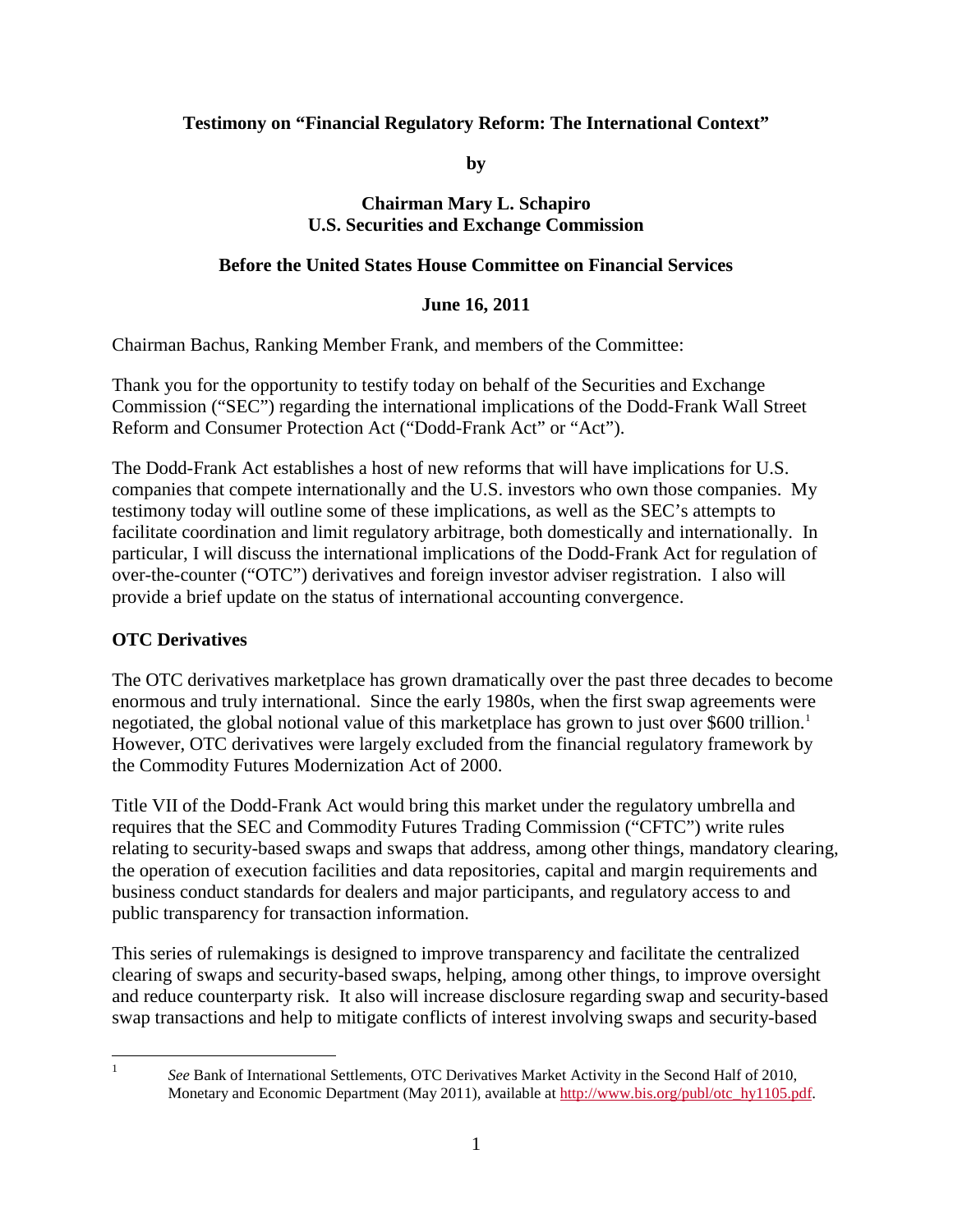swaps. By promoting transparency, efficiency and stability, this framework should help foster a more nimble and competitive market.

Because the OTC derivative marketplace already exists as a functioning, global market with limited oversight or regulation, international coordination is very important to seek to limit creating opportunities for cross-border regulatory arbitrage and competitive disadvantages, and to address unnecessarily duplicative and conflicting regulation, as well as, for achieving the goals of reform: reducing the systemic risks, increasing the transparency and improving the integrity of the OTC derivatives marketplace, while being mindful of the potential effects on efficiency and liquidity.

# *Pittsburgh G20 Communiqué*

While the U.S. has been a leader in this important area, significant international consensus exists around core components of OTC derivatives reform. For example, in September 2009, the G20 Leaders agreed that:

- "[a]ll standardized OTC derivatives contracts should be traded on exchanges or electronic trading platforms, where appropriate, and cleared through central counterparties by end-2012 at the latest,"
- "OTC derivatives contracts should be reported to trade repositories," and
- "[n]on-centrally cleared contracts should be subject to higher capital requirements."

The G20 deadline contemplates that every G20 country will have completed the legislation, rulemaking and implementation of these reforms by the 2012 deadline. While progress is being made internationally, other jurisdictions lag behind our efforts here. Apart from the United States, only Japan has enacted OTC derivatives reform legislation since the September 2009 G20 Communiqué, and its legislation only covers clearing and reporting, not mandatory trading. In the European Union, legislation is currently being considered that would establish criteria for the mandatory clearing of eligible OTC derivatives contracts, rules on risk mitigation for OTC derivatives contracts that are not centrally cleared, reporting obligations to, and registration requirements for, trade repositories, and organizational requirements for central counterparties. The proposed legislation is expected to be enacted before year-end 2011, with draft implementing regulations to be proposed to the European Commission by the market regulator by the end of June 2012, at the earliest. With regard to mandatory trading and post-trade reporting, the European Commission published a consultative paper in December 2010 on the issue of moving OTC derivatives trading to exchanges and electronic platforms and establishing post-trade requirements. A legislative proposal in this area has yet to be released.

Although U.S. action on OTC derivatives gives us an opportunity to shape the OTC derivatives regulatory landscape, we also face challenges in negotiating with other regulators, as they have limited scope to commit to regulatory coordination before their own legislative and regulatory frameworks have been established.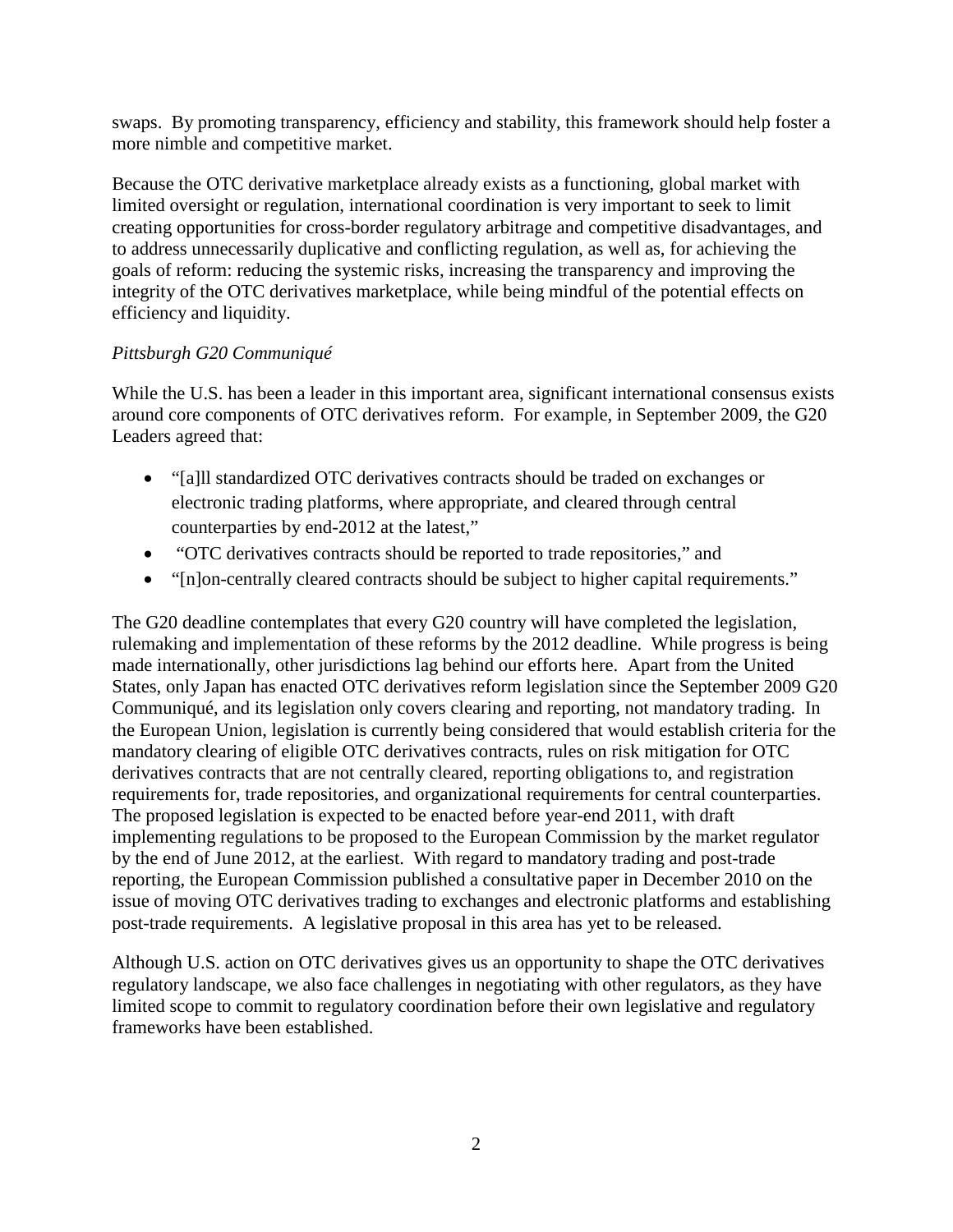#### *Ongoing Regulatory Coordination*

Domestically, the SEC is working closely with the CFTC, the Federal Reserve Board, and other federal prudential regulators, as required by the Dodd-Frank Act, to develop a coordinated approach to implementing the statutory provisions of Title VII to the extent practicable, while recognizing relevant differences in products, entities, and markets. Working closely domestically also helps our efforts internationally.

Similarly, the Dodd-Frank Act specifically requires the SEC, the CFTC, and the prudential regulators to "consult and coordinate with foreign regulatory authorities on the establishment of consistent international standards" with respect to the regulation of OTC derivatives in order to promote consistent global regulation.

Accordingly, the SEC has been extremely active in bilateral and multilateral discussions with regulators at home and abroad. We have been engaged with international securities and market regulators and other bodies, both through informal conversations and more formally through participation in various international task forces and working groups, to discuss issues surrounding the regulation of OTC derivatives, thereby encouraging coordination and limiting opportunities for regulatory arbitrage.

SEC staff has encouraged international securities regulators that are contemplating OTC derivatives market reforms to use the Dodd-Frank Act and its regulations as a model for developing robust and complementary regulatory regimes. The SEC is continuing to actively coordinate with our counterparts in other jurisdictions to foster the development of common frameworks and, in that way, avoid the potential for market participants to engage in regulatory arbitrage. Such efforts include our active involvement in:

- Financial Stability Board Working Group on OTC Derivatives Regulation ("FSB Working Group"): In April 2010, at the initiative of the FSB, a working group led by representatives from the Committee on Payment and Settlement Systems ("CPSS"), the International Organization of Securities Commissions ("IOSCO"), and the European Commission was formed to make recommendations on the implementation of the G20 Leaders' September 2009 commitments. The SEC serves as one of the co-chairs of the FSB Working Group on IOSCO's behalf. The FSB Working Group is comprised of international standard setters and authorities responsible for translating the G20 Leaders' commitments into standards and implementing regulation.
- IOSCO Task Force on OTC Derivatives Regulation ("IOSCO Task Force"): The IOSCO Task Force was formed in October 2010 by the Technical Committee of IOSCO in order to coordinate international securities and futures regulators' efforts to work together in the development of supervisory and oversight structures related to the OTC derivatives markets. The SEC is one of the four co-chairs of the IOSCO Task Force. The IOSCO Task Force seeks to: (1) develop consistent international standards related to OTC derivatives regulation in the areas of clearing, trading, trade data collection and reporting, and the oversight of certain market participants; (2) coordinate other international initiatives relating to OTC derivatives regulation, including addressing certain recommendations made by the FSB Working Group; and (3) serve as a centralized group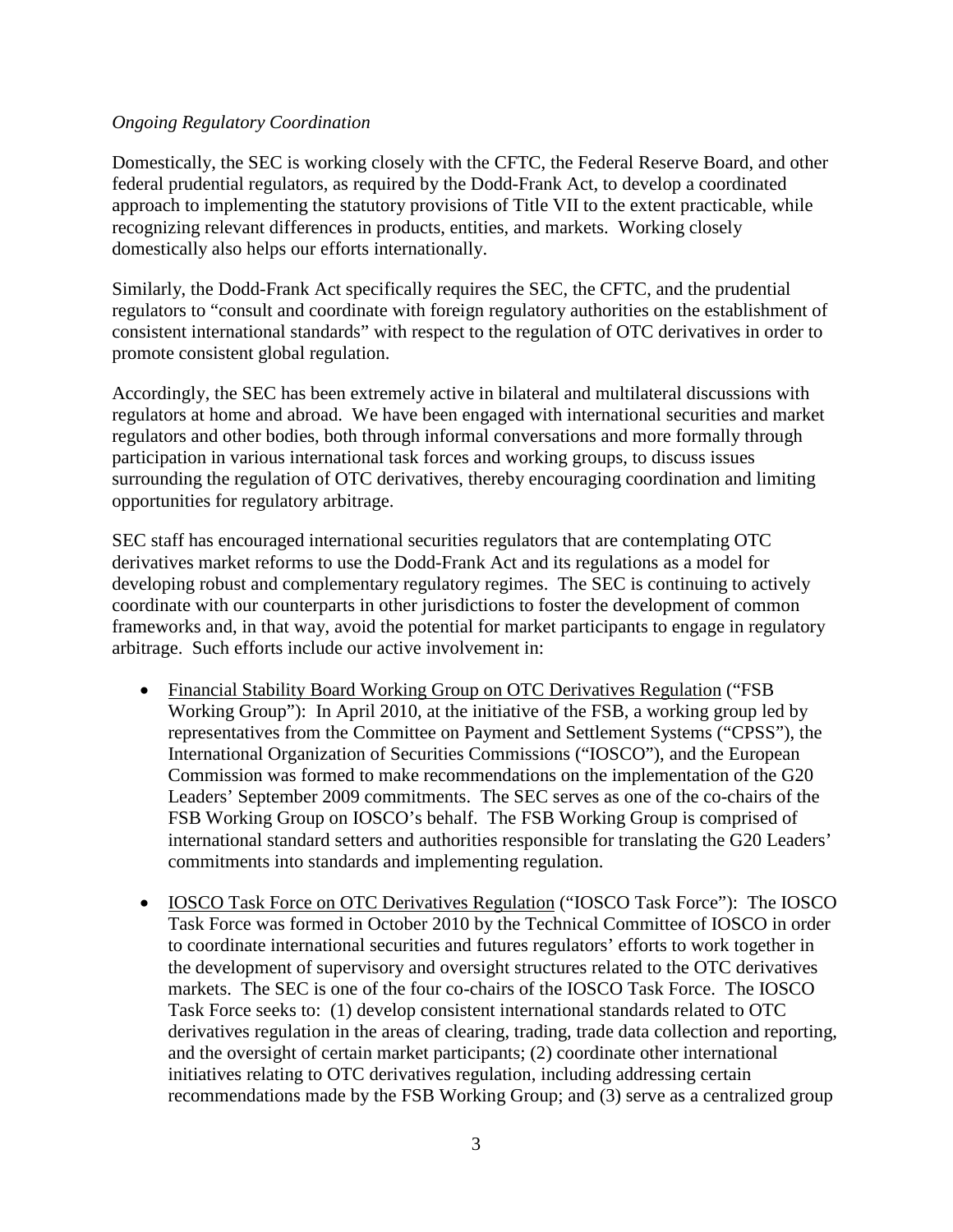within IOSCO through which IOSCO members can consult and coordinate generally on issues relating to OTC derivatives regulation.

• CPSS/IOSCO: The CPSS/IOSCO fora (which cover various topics, including principles for financial market infrastructures (e.g., clearinghouses), are joint endeavors through which CPSS, as an organization for central bankers, and IOSCO, as an international policy forum for securities regulators, work together to address issues of concern to both prudential and market regulatory authorities.

### *Regulatory Divergence and Competitiveness*

The SEC also is charged with protecting U.S. investors and reducing systemic risk in the security-based swaps markets, and in doing so we consider the potential impact on the global competitiveness of U.S. companies. U.S. markets have been global leaders in part because of a legal framework that promotes firms and markets that are a benchmark for strength, resilience and transparency.

To this end, we have been carefully considering the potential consequences of certain provisions of Title VII and our proposed rulemaking for domestic and foreign market participants – in particular the impact on the ability of U.S. market participants to compete effectively with foreign market participants that may not be subject to the Dodd-Frank Act. Our goal is to establish a framework that meets the requirements and objectives established by the Congress, while fostering, to the maximum extent possible, a fair and level playing field for all market participants.

One area where these issues arise acutely is in the differing margin standards for U.S. and foreign market participants, where U.S. regulators seek strong standards to maximize safety and soundness, but U.S. firms are concerned that these rules could place their overseas operations at a competitive disadvantage to foreign-owned firms that meet different standards. To address these and other issues, U.S. regulators are working closely with foreign regulators to establish similar standards that will reduce risk more broadly and address competitiveness concerns.

### *Process*

Rather than addressing the international implications of Title VII of the Dodd-Frank Act piecemeal, we are considering addressing the relevant international issues holistically in a single proposal. Such a release would give investors, market participants, foreign regulators, and other interested parties an opportunity to consider our proposed approach to the registration and regulation of foreign entities engaged in cross-border transactions involving the U.S. as an integrated whole. This approach should generate thoughtful and constructive comments for us to consider regarding the application of Title VII to cross-border transactions.

In the meantime, in considering international jurisdictional and harmonization issues in our implementation framework, we continue to welcome input from interested parties, and we look forward to continued discussions about the most effective means of providing necessary regulation without being unduly burdensome to market participants or their competitiveness in the global markets.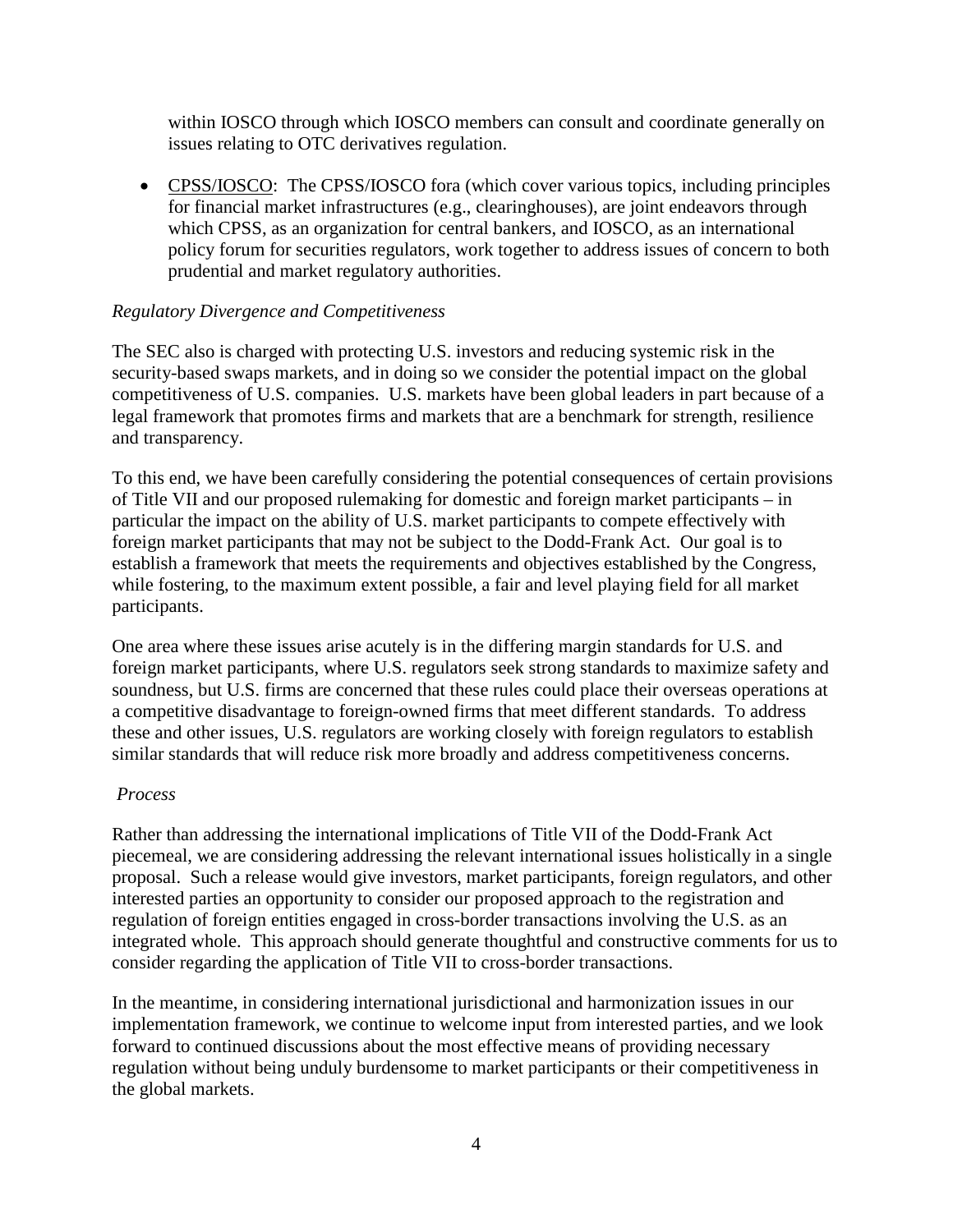### *Implementation Challenges Generally*

Part of balancing regulatory concerns with competitiveness concerns also involves establishing an implementation process for derivatives regulation that permits market participants sufficient time to establish systems and procedures in order to comply with new regulatory requirements without imposing undue implementation burdens and yet does not unnecessarily delay bringing this market under the regulatory umbrella. This is particularly a challenge when imposing a comprehensive regulatory regime on existing markets, particularly ones that until now have been largely unregulated.

We recognize that there are costs and benefits associated with compliance, and we have been keeping these costs and benefits in mind as we have moved forward in proposing rules implementing Title VII. We have requested extensive comment on the costs and benefits associated with the SEC's proposed rulemakings, and have been engaged in many discussions with market participants, as well as domestic and foreign regulators, regarding such costs and benefits.

To this end, we have been working with our fellow regulators and with market participants to craft rules and establish expeditious implementation timeframes that are reasonable for the various rulemakings, and are reviewing what steps market participants will need to take in order to comply with our proposed rules. These discussions are vital to establishing an implementation timeline that is workable. We also recognize the importance of obtaining input on an implementation timeline for Title VII.

After proposing all of the key rules under Title VII, we intend to consider seeking public comment on a detailed implementation plan that will permit a roll-out of the new securitiesbased swap requirements in an efficient manner, while minimizing unnecessary disruption and costs to the markets. Let me assure you that the implementation plan is not a mechanism for delay. Instead is should help facilitate the important and necessary reform of the OTC derivatives market.

### **Steps to Address Effective Date of Title VII**

We also have announced that we intend to take a series of actions in the coming weeks to clarify the requirements that will apply to security-based swap transactions as of July 16 – the one-year effective date of Title VII of the Dodd-Frank Act – and provide appropriate temporary relief. Specifically, we intend to:

- provide guidance regarding which provisions in Title VII governing security-based swaps become operable as of the effective date and provide temporary relief from several of these provisions;
- provide guidance regarding and where appropriate, temporary relief from  $-$  the various pre-Dodd-Frank provisions that would otherwise apply to security-based swaps on July 16;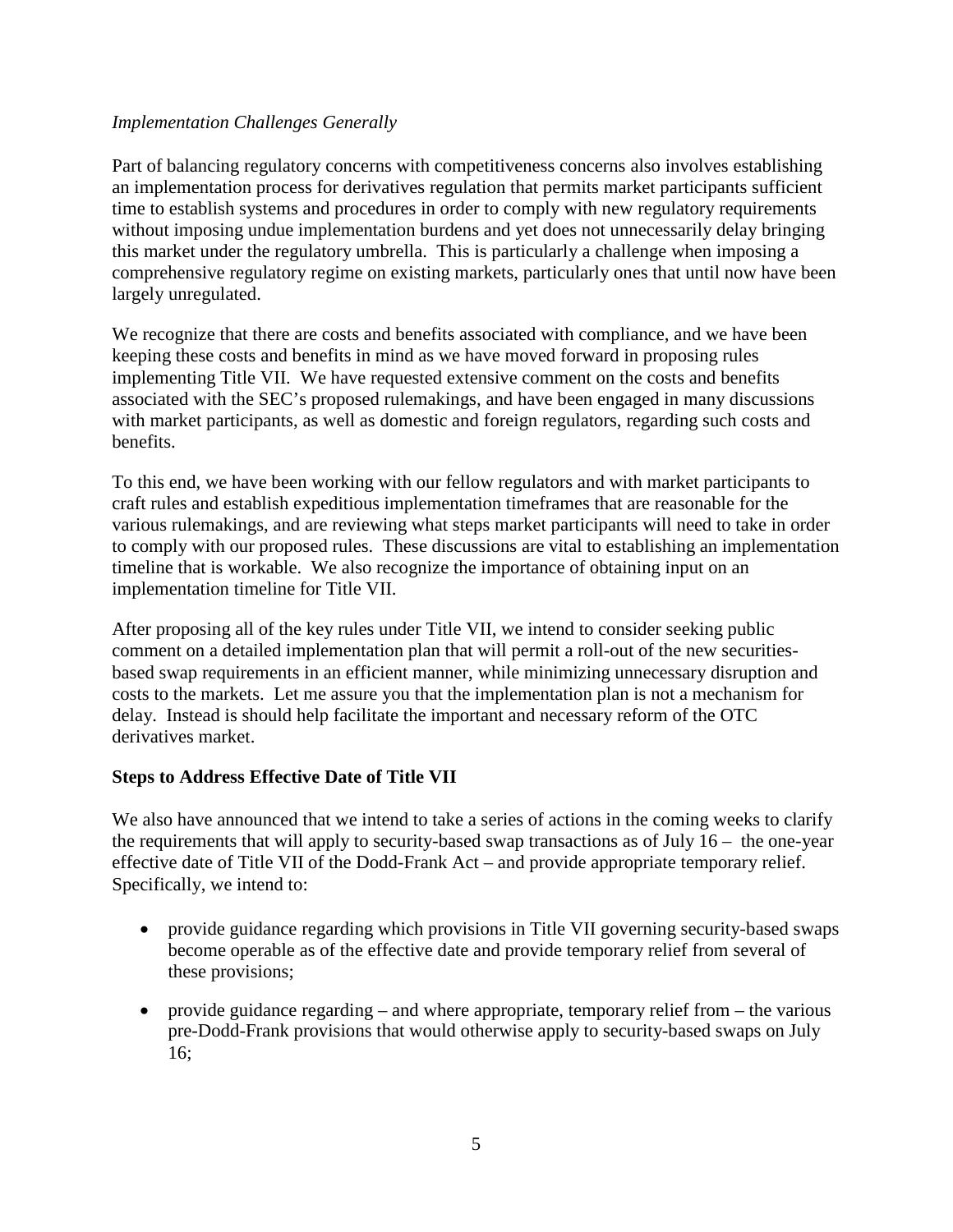• take other actions to address the effective date, including extending certain existing temporary rules and relief to continue to facilitate the clearing of certain credit default swaps by clearing agencies functioning as central counterparties.

We also have proposed rules that would exempt transactions by clearing agencies in securitybased swaps that they issue from all provisions of the Securities Act, other than the Section 17(a) anti-fraud provisions, as well as exempt these security-based swaps from Exchange Act registration requirements and from the provisions of the Trust Indenture Act, provided certain conditions are met.

# **Volcker Rule**

Section 619 of the Dodd-Frank Act, often known as the Volcker Rule, may also have international implications. Under the Volcker Rule, banks and bank holding companies and their affiliates as well as the U.S. operations of foreign banks and foreign bank holding companies and their affiliates, including their affiliated broker-dealers (collectively defined as "banking entities" in the Dodd-Frank Act), are generally prohibited from engaging in proprietary trading or sponsoring or investing in a hedge fund or private equity fund. The Volcker Rule includes certain exceptions for activities such as market-making-related activities, risk-mitigating hedging, underwriting, and trading on behalf of customers. Otherwise-permitted activities are impermissible if they involve material conflicts of interest, high-risk assets or trading strategies, or threats to the safety and soundness of the banking entity or U.S. financial stability.

In January, as required by the Dodd-Frank Act, the Financial Stability Oversight Council ("FSOC") issued a study on the Volcker Rule pursuant to requirements under the Dodd-Frank Act. The study was published on January 18, 2011. The FSOC study recommended a supervisory framework for implementing the prohibition on proprietary trading consisting of a programmatic compliance regime (e.g., policies and procedures, internal controls, recordkeeping and reporting, etc.), metrics, supervisory review and oversight, and enforcement procedures for violations. For the restrictions on proprietary trading, the study recognizes the close relationship between impermissible proprietary trading and other permitted activities (for example, whether the position was taken in anticipation of customer demand or for speculative purposes). The recommended supervisory framework seeks to leverage industry compliance efforts involving data review and metrics analysis with examination and testing by the SEC and other financial regulatory agencies to enforce compliance.

Where a banking entity is permitted to invest in a hedge fund or private equity fund to facilitate customer-related business under the Volcker Rule, the study provided that agencies should consider requirements for banking entities to disclose the nature and amount of any such investment. The FSOC study also sets forth various methods that agencies may use to define "customers" for purposes of the "organize/offer" exception, factors to consider in determining the scope of funds that will be included in the definition of "hedge fund" and "private equity fund," and considerations regarding the calculation of a de minimis investment, among other things.

The SEC is required to consider the FSOC's study and coordinate and consult with the federal banking agencies and the CFTC in implementing the Volcker Rule with respect to any entity for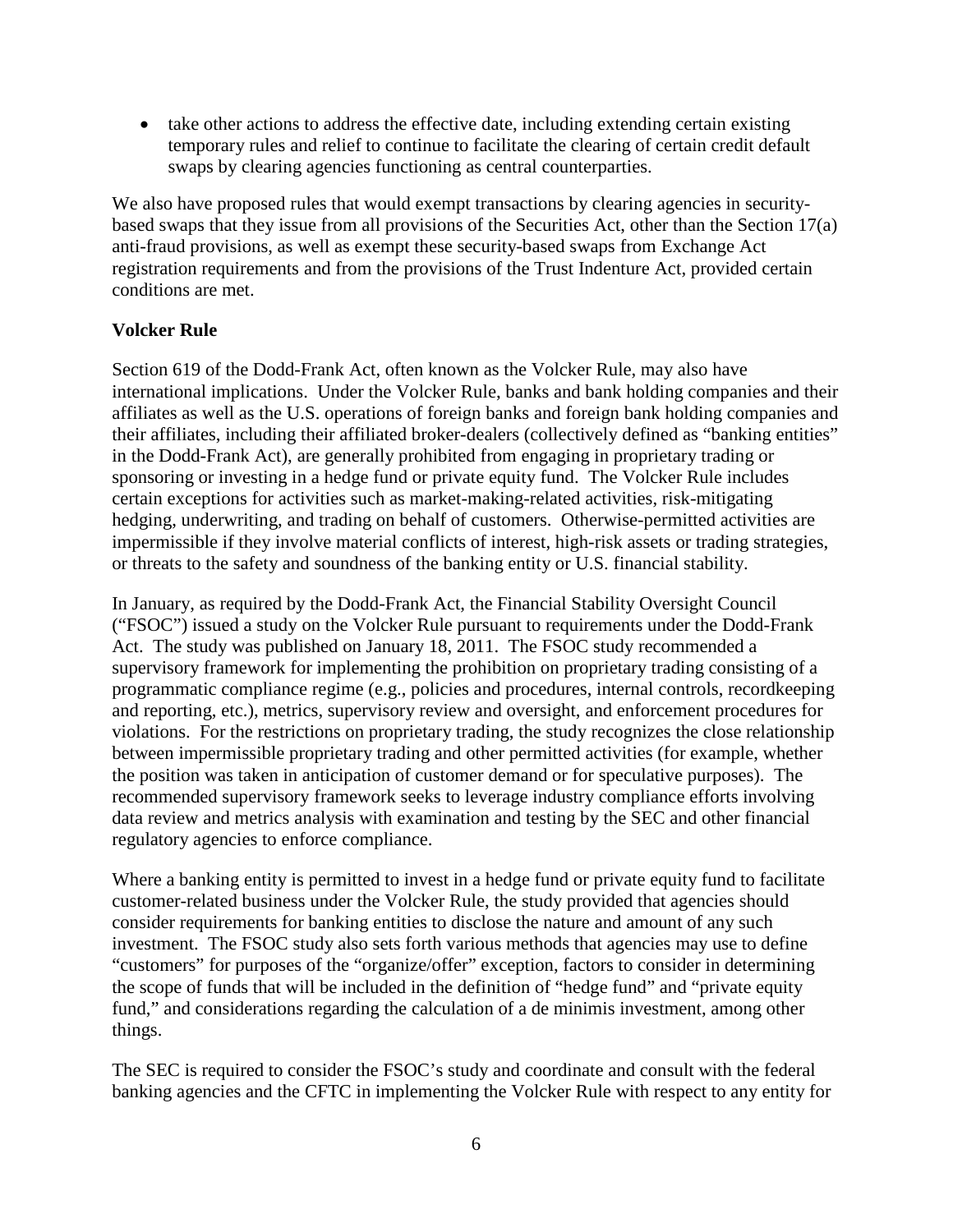which the SEC is the primary financial regulatory agency. The SEC is the primary regulator for registered broker-dealers, registered investment advisers, registered security-based swap dealers, and major security-based swap participants that are affiliates of insured depository institutions.

We are still considering rulemaking regarding the Volcker Rule, and we have been in extensive discussions with other regulators about how to address the various issues raised by the Volcker Rule. We will be seeking extensive comment on the issues of global competitiveness to the extent we can address them in any proposed rulemaking regarding the Volcker Rule.

# **Global Accounting Standards**

Accounting and financial reporting standards are essential to efficient allocation of capital by investors everywhere in the world. Although the Dodd-Frank Act does not specifically address the issue, the SEC is continuing its work on this long standing and important issue. Our primary consideration is the best interests of U.S. investors.

The SEC has long promoted a single set of high-quality globally accepted accounting standards. This position advances the dual goals of improving financial reporting within the United States and reducing country-by-country disparity in financial reporting. As evidenced by the recent economic crisis, the activities and interests of investors, companies, and markets are increasingly global.

In pursuit of this goal, the Financial Accounting Standards Board ("FASB") and the International Accounting Standards Board ("IASB") have been prioritizing projects most in need of improved global standards, including revenue recognition, leases, financial instruments, and insurance. Their efforts have been marked by rigorous outreach and field-testing. These tasks are important elements of due process and critical to the quality of any globally-accepted accounting standards.

As the Boards move into the phase of final deliberations on some of the highest priority projects, we are encouraging them not only to consider the results of the outreach and field-testing, but to evaluate carefully the feedback and extensive comments received on the proposals as well.

Last year, the SEC published a statement providing an update regarding our consideration of whether and how to incorporate IFRS into the financial reporting system for U.S. issuers, including the SEC's continued support for the convergence of U.S. Generally Accepted Accounting Principles ("GAAP") and International Financial Reporting Standards ("IFRS"). We will continue to consider the ongoing work of the FASB and the IASB to develop and improve financial accounting standards, including its implications with respect to the SEC's ongoing consideration of the potential incorporation of IFRS for U.S. issuers.

In response to the broad public feedback the Commission received on earlier efforts in this area, the SEC determined that a comprehensive analysis was necessary to lay out transparently the work that must be done to support consideration of incorporating IFRS, including the scope, timeframe, and methodology for any such transition. We asked our Office of the Chief Accountant, with consultation from other SEC Divisions and Offices, to carry out the work plan.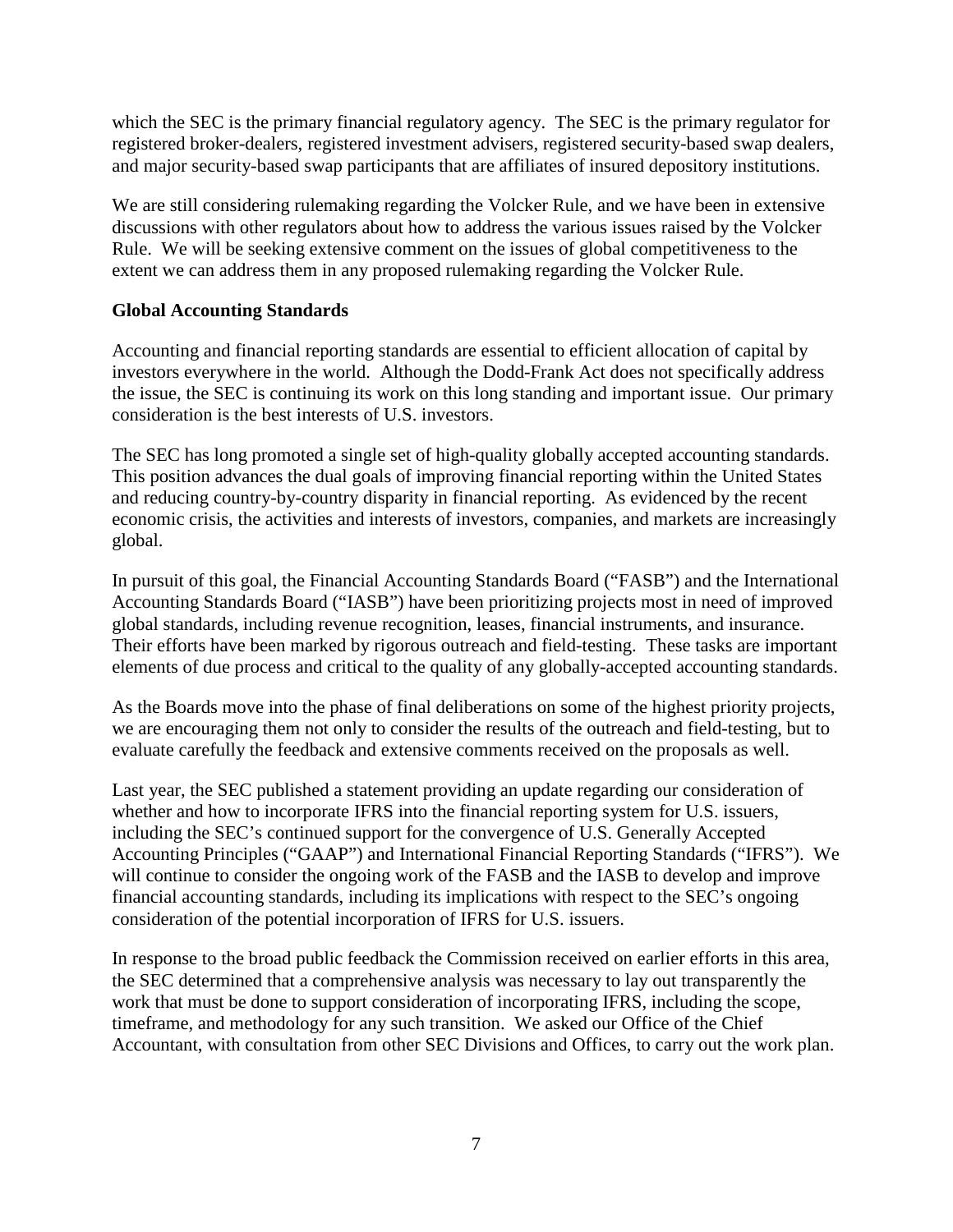Specifically, the principal areas of the work plan include:

- the sufficiency of IFRS' development and application for the U.S. domestic reporting system;
- the independence of IFRS standard-setting process for the benefit of investors;
- investor understanding and education regarding IFRS;
- examination of the U.S. regulatory environment that would be affected by a change in accounting standards;
- the impact on issuers, both large and small; and
- human capital readiness.

The first two areas consider characteristics of IFRS and its standard setting that would be the most relevant to a future determination by the Commission regarding whether to incorporate IFRS into the financial reporting system for U.S. issuers. The remaining four areas relate to transitional considerations that will enable the staff to better evaluate the scope of, timing of, and approach to changes that would be necessary to effectively incorporate IFRS into the financial reporting system for U.S. issuers, should the commission determine in the future to do so.

The staff is executing the work plan in an open and deliberative manner. Last October, the staff published a progress report that discussed each section of the work plan and provided an update of the staff's outreach, research and preliminary observations. Last month, the staff published a paper to provide additional detail and request comment on one potential method of incorporation.

In various forums, the Commission and its staff previously have described and sought public comments on several other possible approaches for progressing toward a single set of highquality, globally accepted accounting standards. Those approaches include: full adoption of IFRS on a specified date, without any endorsement mechanism; full adoption of IFRS following staged transition over several years, similar to the approach described in the Commission's Roadmap for the Potential Use of Financial Statements Prepared in Accordance with International Financial Reporting Standards by U.S. Issuers; and an option for U.S. issuers to apply IFRS, as described in the Commission's Concept Release and the Proposed Roadmap. In addition, in response to the requests for comment on these alternative approaches, some commenters have suggested that the U.S. retain U.S. GAAP with continued convergence efforts, with or without a specific mechanism in place to promote alignment with IFRS. A public roundtable is scheduled for early next month to focus on topics such as investor understanding of IFRS, the impact on smaller public companies, and the regulatory implications of incorporating IFRS.

In addition to acknowledging the clear benefits of a single set of high quality, global accounting standards, we also acknowledge the magnitude of the task that will be involved, and the transition time and costs that would be necessary to incorporate IFRS for U.S. issuers. Accordingly, we are carefully considering the potential incorporation of IFRS for U.S. issuers.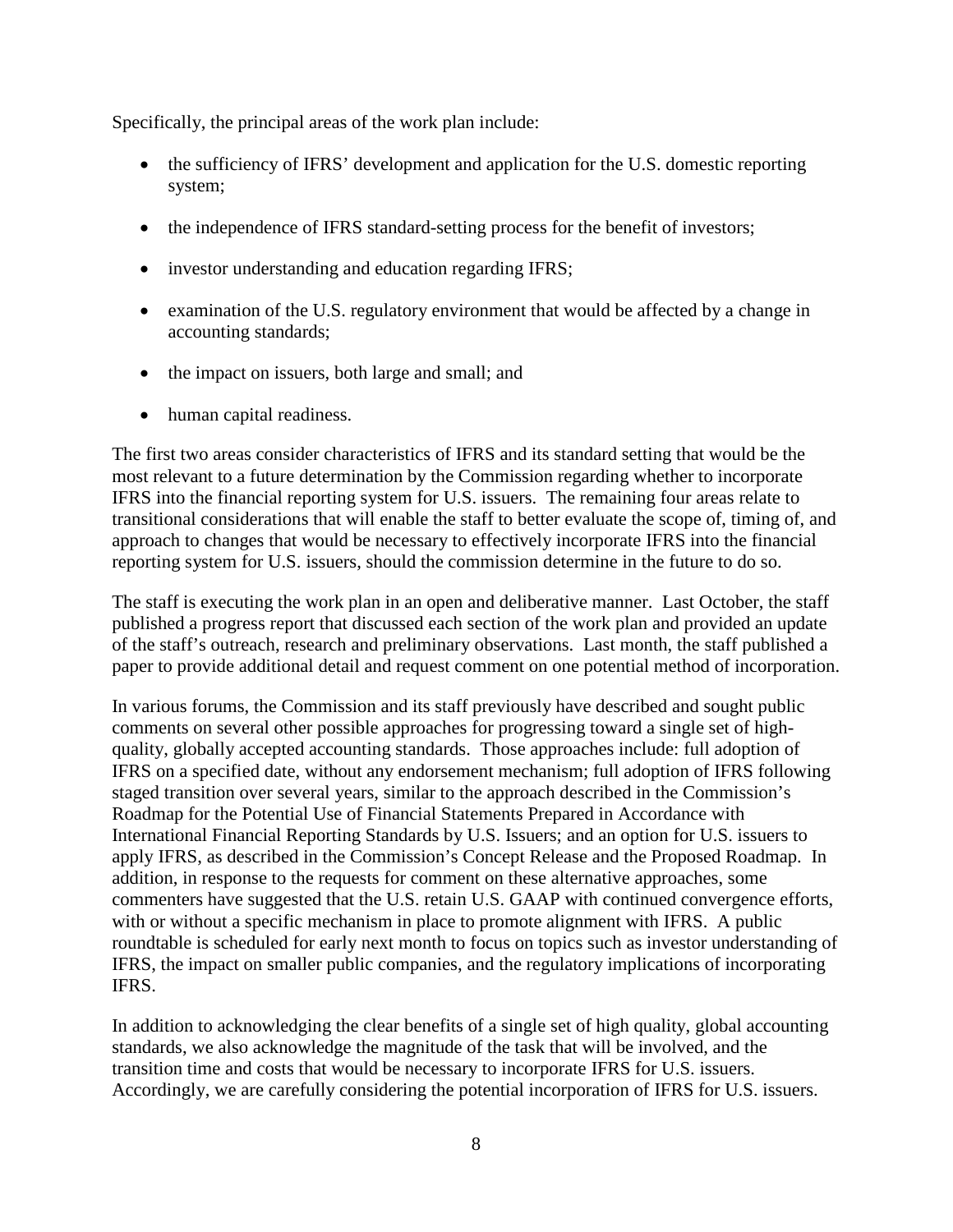In addition, the SEC has affirmed its belief that, looking forward, the FASB will continue to play a substantive role in achieving the promise of high-quality global accounting standards, and that role will remain critical.

### **Other Issues**

### *Indemnification Requirement*

The Dodd-Frank Act includes a provision requiring domestic and foreign authorities, in certain circumstances, to provide written agreements to indemnify SEC and CFTC-registered trade repositories (i.e., swap and security-based swap data repositories), as well as the SEC and CFTC, for certain litigation expenses as a condition of obtaining data directly from the trade repository regarding swaps and security-based swaps. In addition, the trade repository must notify the SEC or CFTC upon receipt of an information request from a domestic or foreign authority.

Concerns have been raised about the potential effect of the indemnification and notice provisions on the ability of foreign regulators to obtain access to data regarding transactions, positions and market participants active in the derivatives markets. Regulators also must have the ability to verify that trade repositories are complying with their statutory and regulatory obligations. We understand that in response to the indemnification requirement, European regulators are considering including in their final legislation a reciprocal provision that would prohibit a non-EU trade repository from operating in the EU unless the repository's home country regulator has agreed to indemnify the repository and EU authorities for any litigation expenses related to the information provided by the repository to the home country regulator. Like most regulators, the SEC is not in a position to enter into an open-ended indemnification agreement.

Given our need for access to data held in trade repositories registered with a foreign authority and in response to European concerns about their regulators' access to data held in SEC and CFTC-registered trade repositories, Chairman Gensler and I recently provided EU Commissioner Michel Barnier of the European Commission a letter that analyzes the scope of the Dodd-Frank Act's indemnification provision. The European Commission is expected to finalize its data access provisions later this year.

### *Foreign Investment Adviser Registration and Reporting*.

Title IV of the Dodd-Frank Act repeals an exemption from registration for private investment advisers, which means that many hedge fund and private equity fund advisers will be required to register with the Commission. However, the Act also adds certain exemptions from registration for foreign private advisers, venture capital fund advisers and private fund advisers with less than \$150 million in assets under management in the United States.

Next week, the Commission will consider final rules that, among other things, would do the following: (1) clarify the meaning of certain terms included in the foreign private adviser exemption; (2) define "venture capital fund"; (3) implement the exemption for private fund advisers with less than \$150 million in assets under management; (4) establish tailored reporting requirements for advisers relying on the venture capital and private fund adviser exemptions; and (5) extend the deadline for previously exempt advisers to come into compliance to the first